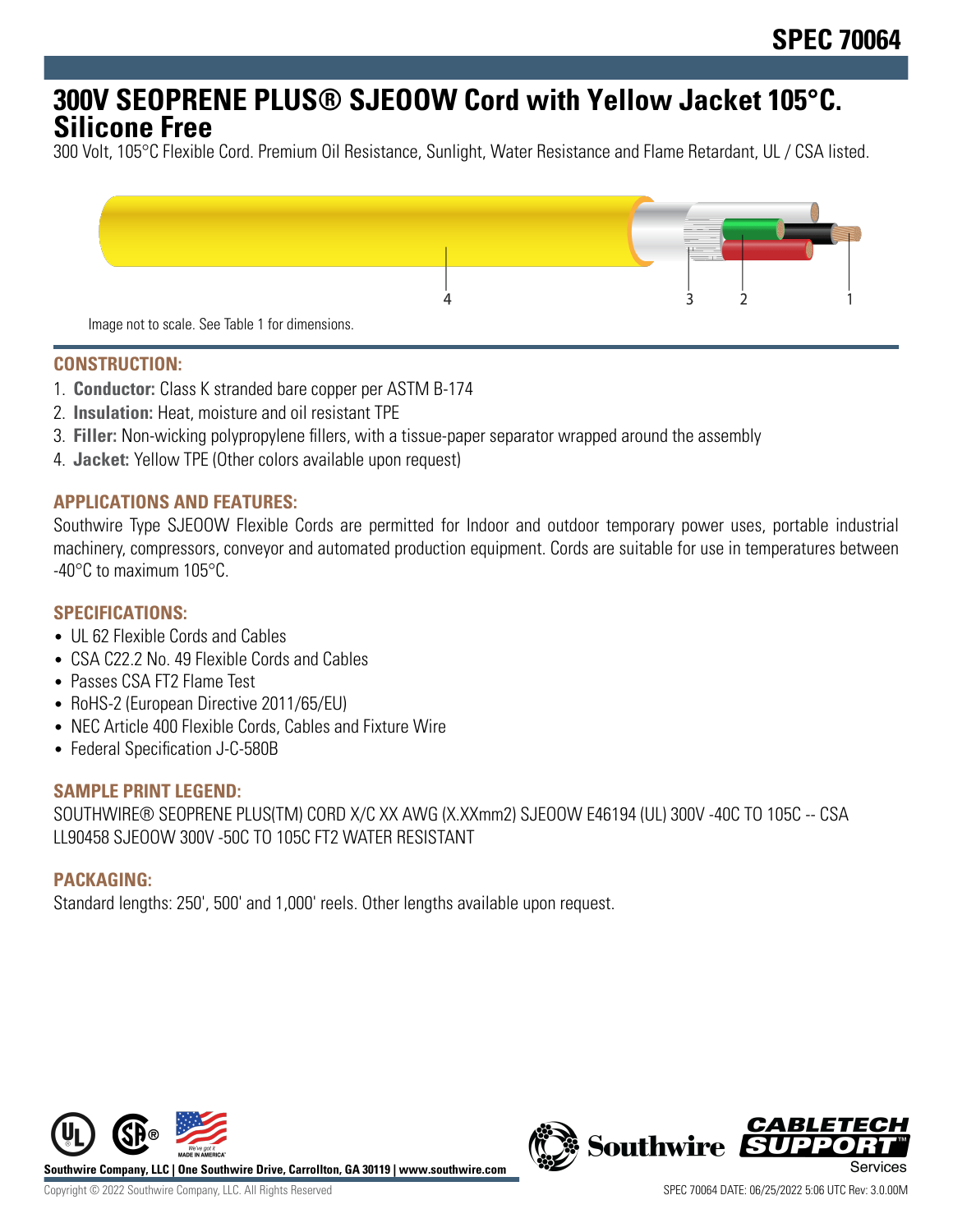## **Table 1 – Weights and Measurements**

| <b>Stock</b><br>Number | CCI Part | Cond. Size    | Cond.<br>Number | Cond.<br><b>Strands</b> | Insul.<br>Thickness | Jacket<br><b>Thickness</b> | Approx.<br>OD | Approx.<br>Weight | Ampacity | DC<br>Resistance |
|------------------------|----------|---------------|-----------------|-------------------------|---------------------|----------------------------|---------------|-------------------|----------|------------------|
|                        |          | AWG/<br>Kcmil | Count           | $# \times$ AWG          | mil                 | mil                        | inch          | lb/1000ft         | Amp      | $\Omega/1000$ ft |
| <b>TBA</b>             | 23245    | 18            | $\overline{2}$  | 16/30                   | 30                  | 37                         | 0.285         | 37                | 10       | 6.59             |
| 654194                 | 23345    | 18            | 3               | 16/30                   | 31                  | 37                         | 0.308         | 48                | 10       | 6.59             |
| <b>TBA</b>             | 23445    | 18            | $\overline{4}$  | 16/30                   | 30                  | 37                         | 0.328         | 63                | 7        | 6.59             |
| TBA                    | 23246    | 16            | $\overline{2}$  | 26/30                   | 30                  | 34                         | 0.31          | 46                | 13       | 6.59             |
| 654228                 | 23346    | 16            | 3               | 26/30                   | 31                  | 34                         | 0.328         | 59                | 13       | 4.05             |
| 654236                 | 23446    | 16            | 4               | 26/30                   | 32                  | 34                         | 0.355         | 74                | 10       | 4.05             |
| 654244                 | 23247    | 14            | $\overline{2}$  | 41/30                   | 31                  | 37                         | 0.34          | 61                | 18       | 2.55             |
| 654251                 | 23347    | 14            | 3               | 41/30                   | 30                  | 37                         | 0.363         | 80                | 18       | 2.55             |
| 598339                 | 23447    | 14            | $\overline{4}$  | 41/30                   | 30                  | 37                         | 0.393         | 96                | 15       | 2.55             |
| TBA                    | TBA      | $12***$       | $\overline{2}$  | 65/30                   | 30                  | 47                         | 0.41          | 90                | 25       | 1.61             |
| 654285                 | 23348    | $12***$       | 3               | 65/30                   | 30                  | 47                         | 0.428         | 116               | 25       | 1.61             |
| TBA                    | 23448    | $12***$       | 4               | 65/30                   | 30                  | 47                         | 0.468         | 150               | 20       | 1.61             |
| <b>TBA</b>             | 23249    | $10^{**}$     | $\overline{2}$  | 104/30                  | 46                  | 66                         | 0.545         | 155               | 30       | 0.98             |
| 654319                 | 23349    | $10***$       | 3               | 104/30                  | 46                  | 66                         | 0.573         | 199               | 30       | 0.98             |
| TBA                    | 23449    | $10***$       | 4               | 104/30                  | 46                  | 66                         | 0.628         | 257               | 25       | 0.98             |

All dimensions are nominal and subject to normal manufacturing tolerances

◊ Cable marked with this symbol is a standard stock item

\* Ampacities are based on TABLE 400.5(A)of the 2014 National Electrical Code and CEC Table 12.

\*\* Not a Federal and Military Specification JC-580B

### **Table 2 – Weights and Measurements (Metric)**

| <b>Stock</b><br>Number | <b>CCI Part</b> | Cond. Size    | Cond.<br>Number | Cond.<br><b>Strands</b> | Insul.<br><b>Thickness</b> | Jacket<br><b>Thickness</b> | Approx.<br>0D | Approx.<br>Weight | Ampacity        | DC<br>Resistance |
|------------------------|-----------------|---------------|-----------------|-------------------------|----------------------------|----------------------------|---------------|-------------------|-----------------|------------------|
|                        |                 | AWG/<br>Kcmil | Count           | $# \times$ AWG          | mm                         | mm                         | mm            | kg/km             | Amp             | $\Omega$ /km     |
| <b>TBA</b>             | 23245           | 18            | $\overline{2}$  | 16/30                   | 0.76                       | 0.94                       | 7.24          | 55                | 10 <sup>1</sup> | 21.62            |
| 654194                 | 23345           | 18            | 3               | 16/30                   | 0.79                       | 0.94                       | 7.82          | 71                | 10              | 21.62            |
| <b>TBA</b>             | 23445           | 18            | 4               | 16/30                   | 0.76                       | 0.94                       | 8.33          | 94                | 7               | 21.62            |
| TBA                    | 23246           | 16            | $\overline{2}$  | 26/30                   | 0.76                       | 0.86                       | 7.87          | 68                | 13              | 21.62            |
| 654228                 | 23346           | 16            | 3               | 26/30                   | 0.79                       | 0.86                       | 8.33          | 88                | 13              | 13.29            |
| 654236                 | 23446           | 16            | 4               | 26/30                   | 0.81                       | 0.86                       | 9.02          | 110               | 10              | 13.29            |
| 654244                 | 23247           | 14            | $\overline{2}$  | 41/30                   | 0.79                       | 0.94                       | 8.64          | 91                | 18              | 8.37             |
| 654251                 | 23347           | 14            | 3               | 41/30                   | 0.76                       | 0.94                       | 9.22          | 119               | 18              | 8.37             |
| 598339                 | 23447           | 14            | 4               | 41/30                   | 0.76                       | 0.94                       | 9.98          | 143               | 15              | 8.37             |
| TBA                    | TBA             | $12***$       | $\overline{2}$  | 65/30                   | 0.76                       | 1.19                       | 10.41         | 134               | 25              | 5.28             |
| 654285                 | 23348           | $12***$       | 3               | 65/30                   | 0.76                       | 1.19                       | 10.87         | 173               | 25              | 5.28             |
| TBA                    | 23448           | $12***$       | 4               | 65/30                   | 0.76                       | 1.19                       | 11.89         | 223               | 20              | 5.28             |
| <b>TBA</b>             | 23249           | $10***$       | $\overline{2}$  | 104/30                  | 1.17                       | 1.68                       | 13.84         | 231               | 30              | 3.22             |
| 654319                 | 23349           | $10***$       | 3               | 104/30                  | 1.17                       | 1.68                       | 14.55         | 296               | 30              | 3.22             |
| <b>TBA</b>             | 23449           | $10***$       | 4               | 104/30                  | 1.17                       | 1.68                       | 15.95         | 382               | 25              | 3.22             |



**CABLETECH**